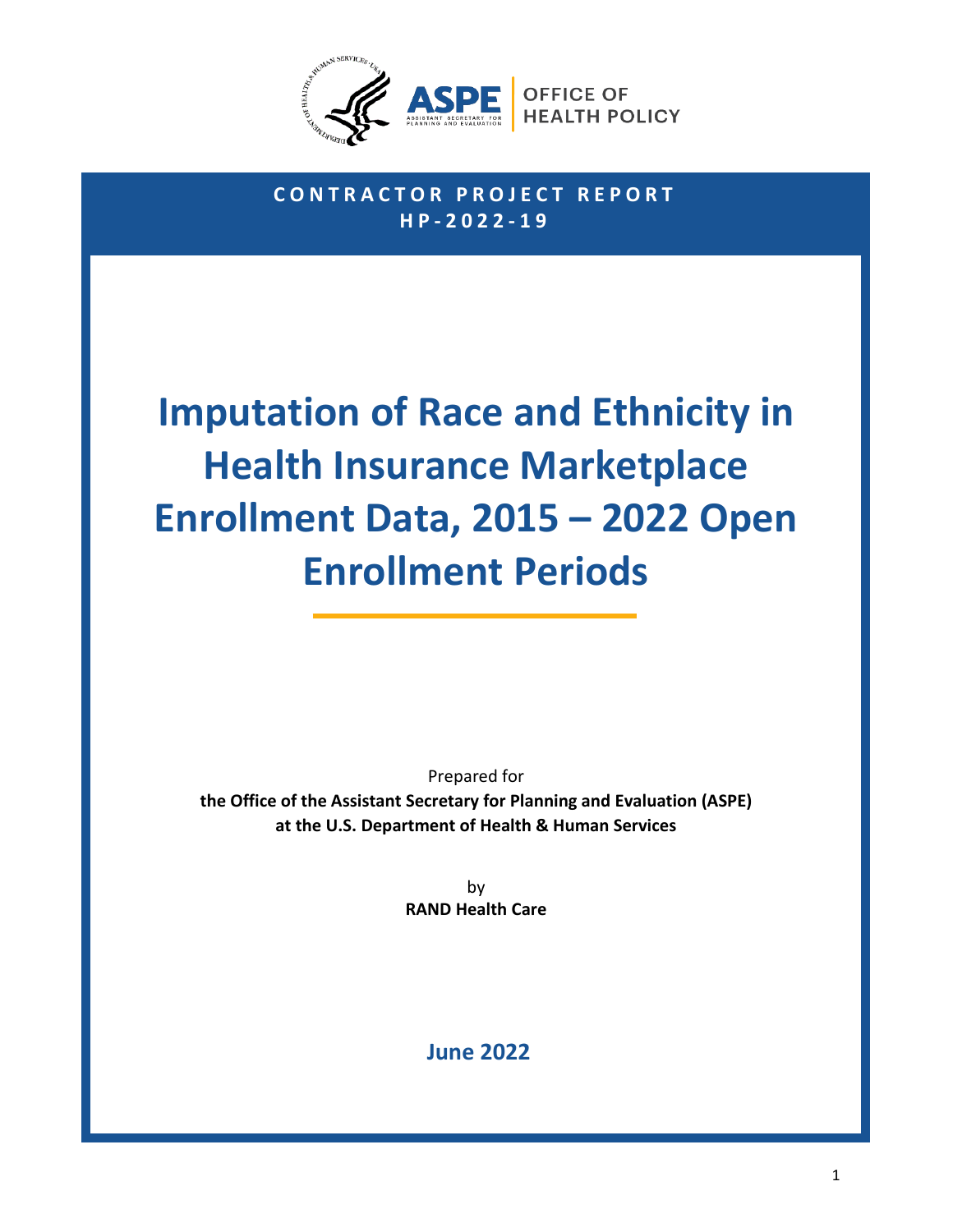#### **Office of the Assistant Secretary for Planning and Evaluation**

The Assistant Secretary for Planning and Evaluation (ASPE) advises the Secretary of the U.S. Department of Health and Human Services (HHS) on policy development in health, disability, human services, data, and science; and provides advice and analysis on economic policy. ASPE leads special initiatives; coordinates the Department's evaluation, research, and demonstration activities; and manages cross-Department planning activities such as strategic planning, legislative planning, and review of regulations. Integral to this role, ASPE conducts research and evaluation studies; develops policy analyses; and estimates the cost and benefits of policy alternatives under consideration by the Department or Congress.

#### **Office of Health Policy**

The Office of Health Policy (HP) provides a cross-cutting policy perspective that bridges Departmental programs, public and private sector activities, and the research community, in order to develop, analyze, coordinate and provide leadership on health policy issues for the Secretary. HP carries out this mission by conducting policy, economic and budget analyses, assisting in the development and review of regulations, assisting in the development and formulation of budgets and legislation, and assisting in survey design efforts, as well as conducting and coordinating research, evaluation, and information dissemination on issues relating to health policy.

*This research was funded by the U.S. Department of Health and Human Services Office of the Assistant Secretary for Planning and Evaluation under Contract Number HHSP233201500038I and carried out within the Payment, Cost, and Coverage Program in RAND Health Care. Please visit https://aspe.hhs.gov/topics/health-health-care/health-care-coverage-access for more information about ASPE research on health care coverage and access.*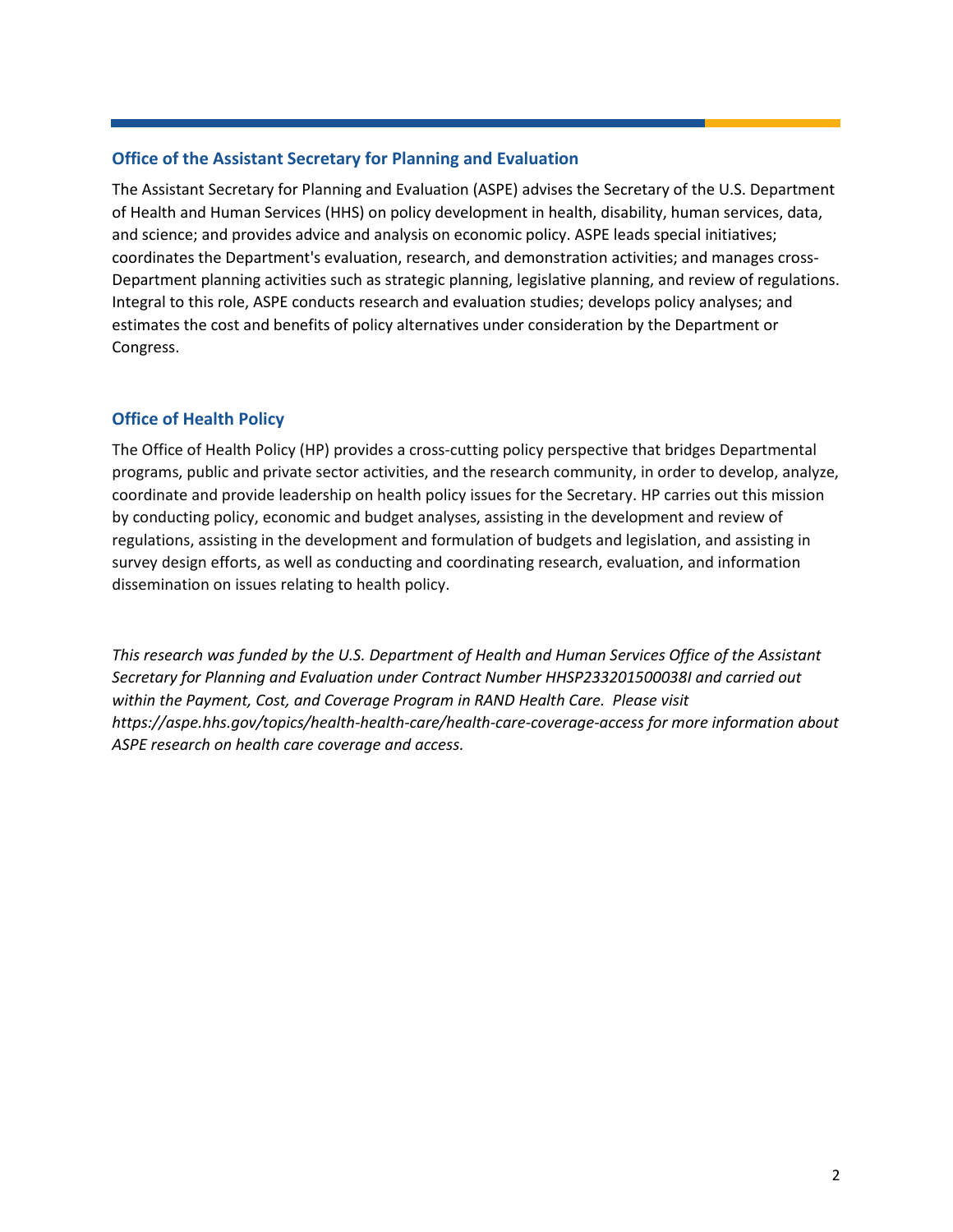### **ASPE Executive Summary**

\_\_\_\_\_\_\_\_\_\_\_\_\_\_\_\_\_\_\_\_\_\_\_

Racial equity is a key priority of the Biden-Harris Administration. Executive Order 13985, "Advancing Racial Equity and Support for Underserved Communities Through the Federal Government," states the Biden-Harris Administration's commitment to "the consistent and systematic fair, just, and impartial treatment of all individuals, including individuals who belong to underserved communities that have been denied such treatment."<sup>[1](#page-2-0)</sup> Measuring which communities are underserved and whether federal agencies are advancing racial equity requires accurate and accessible data on program participants.

Both state and federal Health Insurance Marketplaces collect many kinds of data that are both necessary for program operations and useful in assessing equity. For example, data on geographic location, needed to determine which plans are available to an applicant at what premiums, can also be used to identify urban and rural residents. Applicants for premium tax credits or cost-sharing reductions must submit information on family income. Self-reported information on race and ethnicity is collected, but responses to these questions are not required in order to obtain coverage or receive subsidies. As a result, data on race and ethnicity is often missing. Self-reported race and ethnicity is missing for 32.5 percent of HealthCare.gov Marketplace enrollees across the 2015 to 2022 Open Enrollment Periods, including 38.7 percent of enrollees during the 2022 Open Enrollment Period.

To address this data limitation, the Office of the Assistant Secretary for Planning and Evaluation (ASPE) contracted with RAND Health Care to develop methods for imputing race and ethnicity among people who selected Marketplace plans on HealthCare.gov but did not report their race or ethnicity, and to apply these methods to data from the 2015 to 2022 Open Enrollment Periods. The imputation approach involves two basic steps. For individuals that did not report race and ethnicity during an Open Enrollment Period in one year but did so in another year, race and ethnicity information was applied from the closest year for which it was reported. This step reduced the 2015-2022 percentage of individuals with no self-reported information from 32.5 percent to 23.5 percent.

The remaining individuals have no self-reported race and ethnicity in any Marketplace data from any year. RAND's modified Bayesian Improved First Name Surname and Geocoding (BIFSG) method uses data on first name, last name, and address to impute the probabilities that each individual belongs to six mutually-exclusive groups: American Indian or Alaska Native, Asian and Pacific Islander, Black, Hispanic, Multiracial, and White. Information on racial and ethnic patterns by last name and by address comes from Census data, while information on racial and ethnic patterns by first name comes from separate mortgage application data. The probabilities of belonging to each group sum to 100 percent for each individual.

<span id="page-2-0"></span><sup>1</sup> Executive Order 13985, "Advancing Racial Equity and Support for Underserved Communities Through the Federal Government" Available at[: https://www.govinfo.gov/content/pkg/FR-2021-01-25/pdf/2021-01753.pdf](https://www.govinfo.gov/content/pkg/FR-2021-01-25/pdf/2021-01753.pdf)